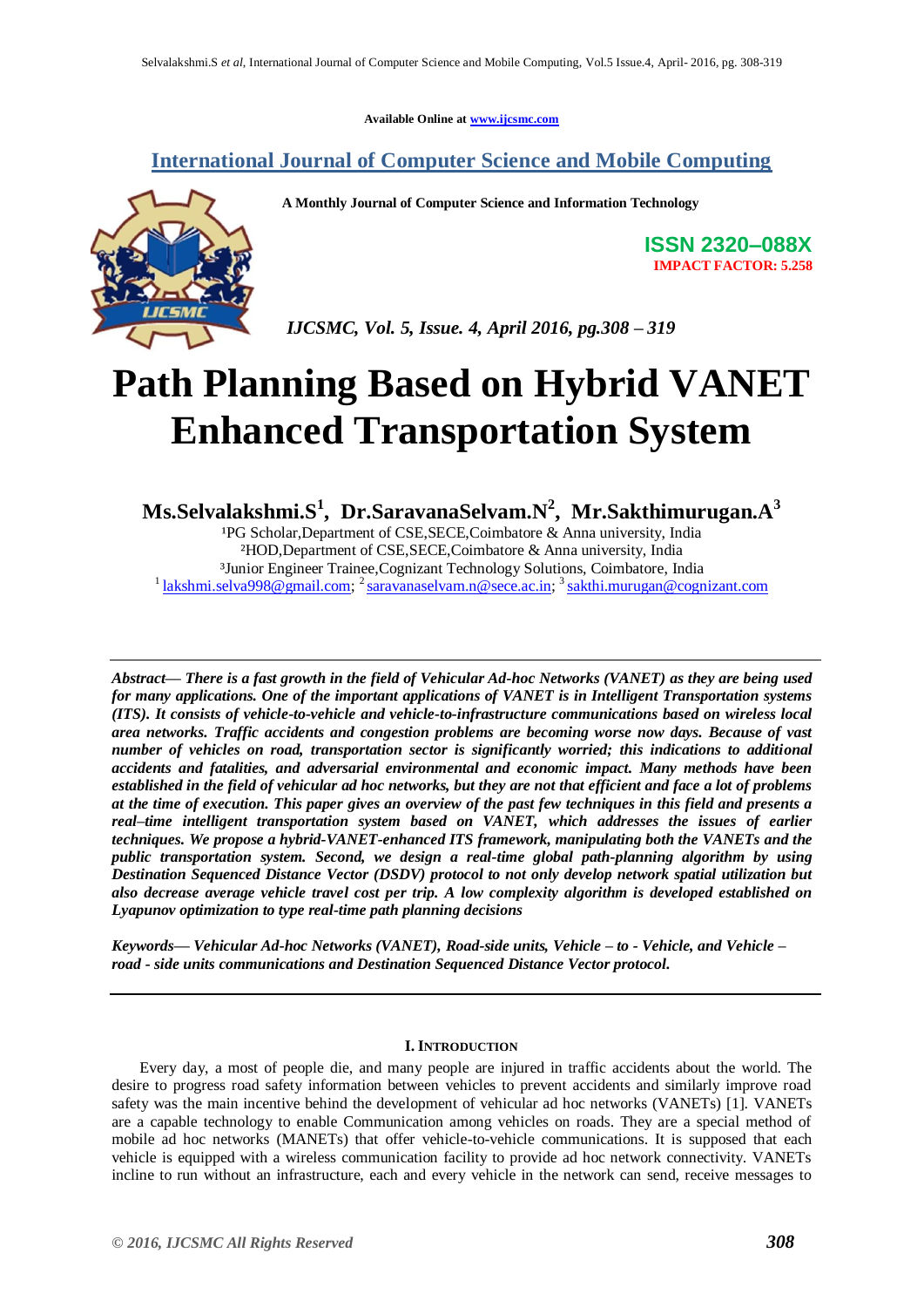other vehicles in the network. Intelligent Transportation System (ITS) that will change our way to drive and help emergency services [2]. VANETs permit vehicles to easily communicate among them and also with fixed infrastructure. This will not only improve the whole road safety, but also raise new commercial prospects. Each vehicle is equipped with a short range communication device and controller nodes are located in the intersection by traffic lights [3]. Our proposal manages traffic information looking for to avoid accidents, although the information here is gathered from the vehicles themselves so no further infrastructure is needed.

 The primary application of a VANET is to allow vehicles to send safety messages that contain various information like vehicle speed, turning direction of vehicle, traffic accident information etc. to other nearby vehicles [4]. It is denoted as vehicle-vehicle or V2V communications and it also send the information to RSU. It is denoted as vehicle-infrastructure or V2I communications. This information send on regular basis so that other vehicles may adjust their traveling routes and RSUs may inform the traffic control centre to adjust traffic lights for avoiding possible traffic congestion. The main benefits of VANETs are that they enhance road safety and vehicle security while protecting drivers' privacy from various attacks such as DoS, Sybil, Alteration etc. Security is one of the most critical issues related to VANETs since the information transmitted is distributed in an open access environment [5].

 This way, vehicles can interchange real-time information, and drivers can be informed around road traffic conditions and extra travel-related information. The most challenging problem is potentially the high mobility and the frequent variations of the network topology. In VANETs, the network topology could vary when the vehicles change their velocities and/or lanes. These deviations depend on the drivers and road situations and are usually not scheduled in advance. Embedded wireless devices are the main components of growing cooperative active safety systems for vehicles [5]. These systems, which trust on communication between vehicles, bring warning messages to drivers and may even directly take control of the vehicle of such submissions, including communication and finding of vehicle information are tightly coupled with physical dynamics of vehicles and drivers performance.

 The major challenge to overcome the inefficiency of the traditional intelligent transportation systems is in collecting the real-time traffic information [2]. One solution to this problem is the usage of vehicular ad hoc networks (VANETs) which can be provide an ITS system with better communication techniques in a cost effective way. It enables Vehicle-to-Vehicle (V2V) and vehicle-to-roadside-unit (V2R) communications [3] which enables the exchange of real-time traffic information between vehicles and between a vehicle and road side units (RSUs) [4]. This information can be used to identify real-time traffic congestion and thus it is possible to decide and alternate path for the vehicle.

 Recent research on such cooperative vehicle safety (CVSS) systems has shown that significant performance development is likely by coupling the design of the components of the systems that are associated to vehicle dynamics with the cyber components that are responsible for tracking other cars and detecting threats. The types of likely actions and advices in vehicle security systems range from low-latency collision avoidance or warning systems to moderate-latency system that offer heads up information about likely dangers in the nonimmediate path of the vehicle [6]. The main differences of these systems are the sources and means of information dissemination and acquisition. In active safety systems, vehicles are essential to be constantly aware of their neighborhood of few hundred meters and monitor probable emergency information. This task can be done by frequent real time communication between vehicles over dedicated short range communication (DSRC) channel. In adding to inter-vehicle communication[7]; roadside devices may also support vehicles in learning near their environment by delivering traffic signal or pedestrian related information at intersections.

 Many algorithms are offered to identify an optimal path in answer to the real-time traffic information delivered by VANETs [5] [6]. But these algorithms can itself create congestions if not performed uncoordinatedly. One more inefficiency of these path planning algorithms is that most of them does not take driver's preference into consideration. In most cases the algorithms set its main objective as avoiding the congestion rather than finding an optimal path for individuals. Because of this, there might come an additional cost to those who are travelling because the path suggested might not be an optimal path.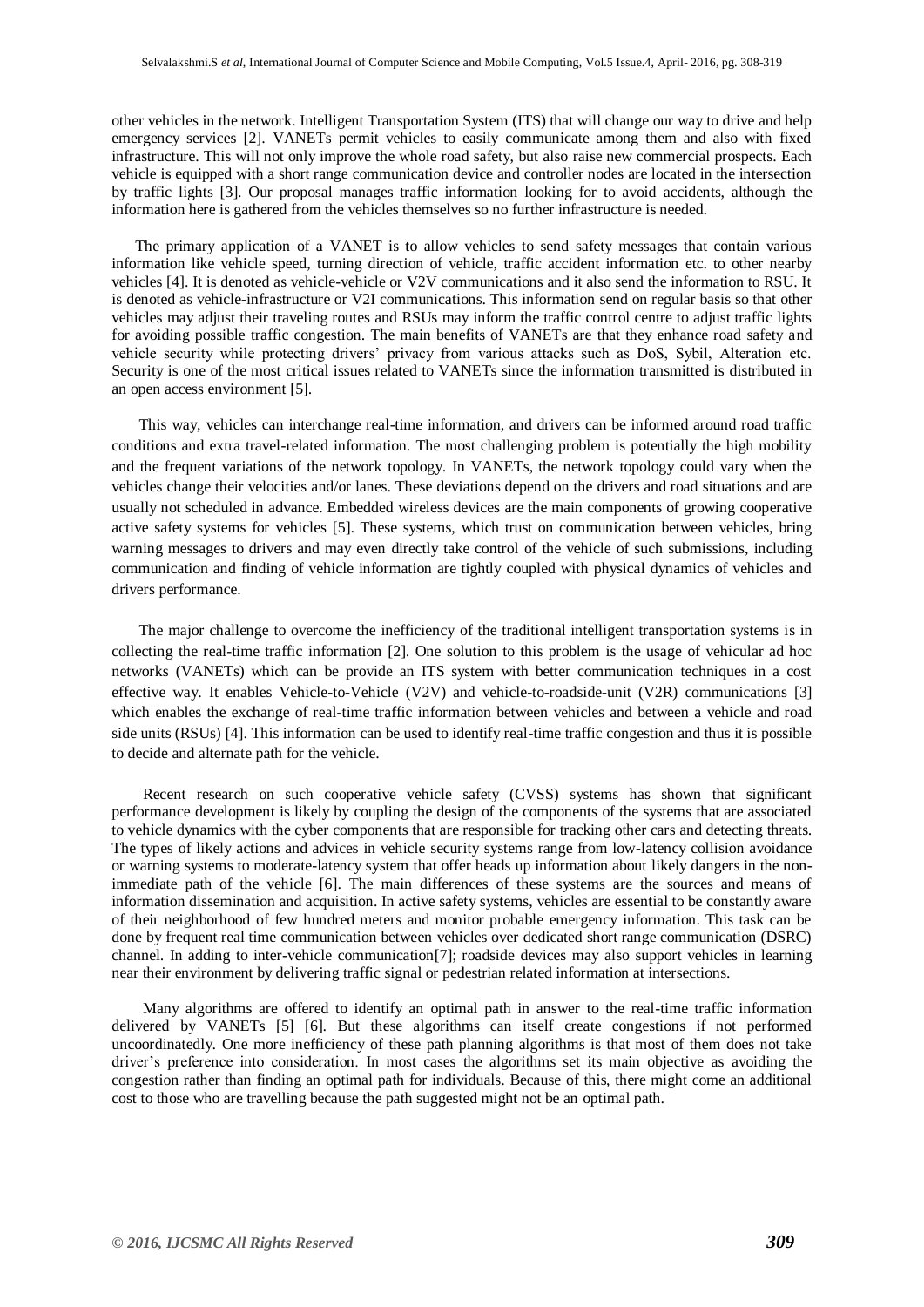

Fig .1 Structure of VANET

 Therefore, algorithms should be designed to jointly consider the balance of the network traffic and the reduction of average vehicle travel cost [6]. To this end, propose a real-time global path planning algorithm which exploits VANET communication capabilities to avoid vehicles from congestion in an urban environment .Both the network spatial utilization and vehicle traffic cost are considered to optimally balance the overall network smoothness and the drivers preferences .Specifically, the contributions of this paper, which is given above in figure 1.

 First, we propose a hybrid-VANET-enhanced ITS framework to simplify the application of real-time path planning. Secondly, we design a real-time path planning algorithm with by DSDV protocol to progress network spatial utilization and also to decrease average travel cost. Finally simulations validate the effectiveness and efficiency of the proposed path planning algorithm.

#### **II. LITERATURE SURVEY**

 A number of works have been done on the area of ad hoc network security especially for identifying the real time path detection in vehicular ad hoc networks. This section mentions some of these works.

 An accident or unexpected incident at the road and cause traffic congestion which often creates too much of problems for those who travel by road. People may fail to reach their destination on time, direct cost incurred by them (e.g. fuel wastage), indirect cost incurred by the driver (cost of not reaching the destination on time – is almost uncountable). This problem can be dealt or at least the cost can be reduced by route planning or path planning with congestion avoidance [5]. The traditional method which uses GPS, wireless internet or cellular networks is often inadequate to resolve this problem completely because of their incapability to notify a real time accident in a quick time [6]. Delays in transmitting this information are called as inefficient as not transmitting this information at all. One better technique to overcome most of the drawbacks of the traditional systems is by using a traffic management system with loop detectors for a continuous traffic measurement monitoring along arterials. There are certain drawbacks for cellular systems and loop detectors as well [7]-[8]. Cellular networks are highly expensive and as the amount of traffic data increases, other cellular networks my face congestion. For loop detectors also, deployment cost is usually very high. Another drawback is that in dense networks, performance of path planning is always less as the position measurement for short-distance transmissions becomes inaccurate.

 VANETs are much more efficient than the traditional methods described above. VANETs enable real time communication when a sudden accident or incident occurs. V2V and V2R communications helps VANETs to achieve this with high accuracy [5]. The advantages of this communication when compared to the traditional techniques are that it is cheaper, quicker and more efficient. RSUs in VANETs are an important entity which improves the timeliness of data collection and distribution. This helps in performing a coordinated path planning for bunch of vehicles. In this method, to reduce the end-to-end transmission delays or buses are considered as super relays.

 Miago Wang, Hao Liang et al [9] has investigates a special smart grid with enhanced communication capabilities, i.e., a VANET-enhanced smart grid. It exploits vehicular ad-hoc networks (VANETs) to support real time communications among road-side units (RSUs) and highly mobile EVs for collecting real-time vehicle mobility information or dispatching charging decisions. The real-time EV information can be exchanged among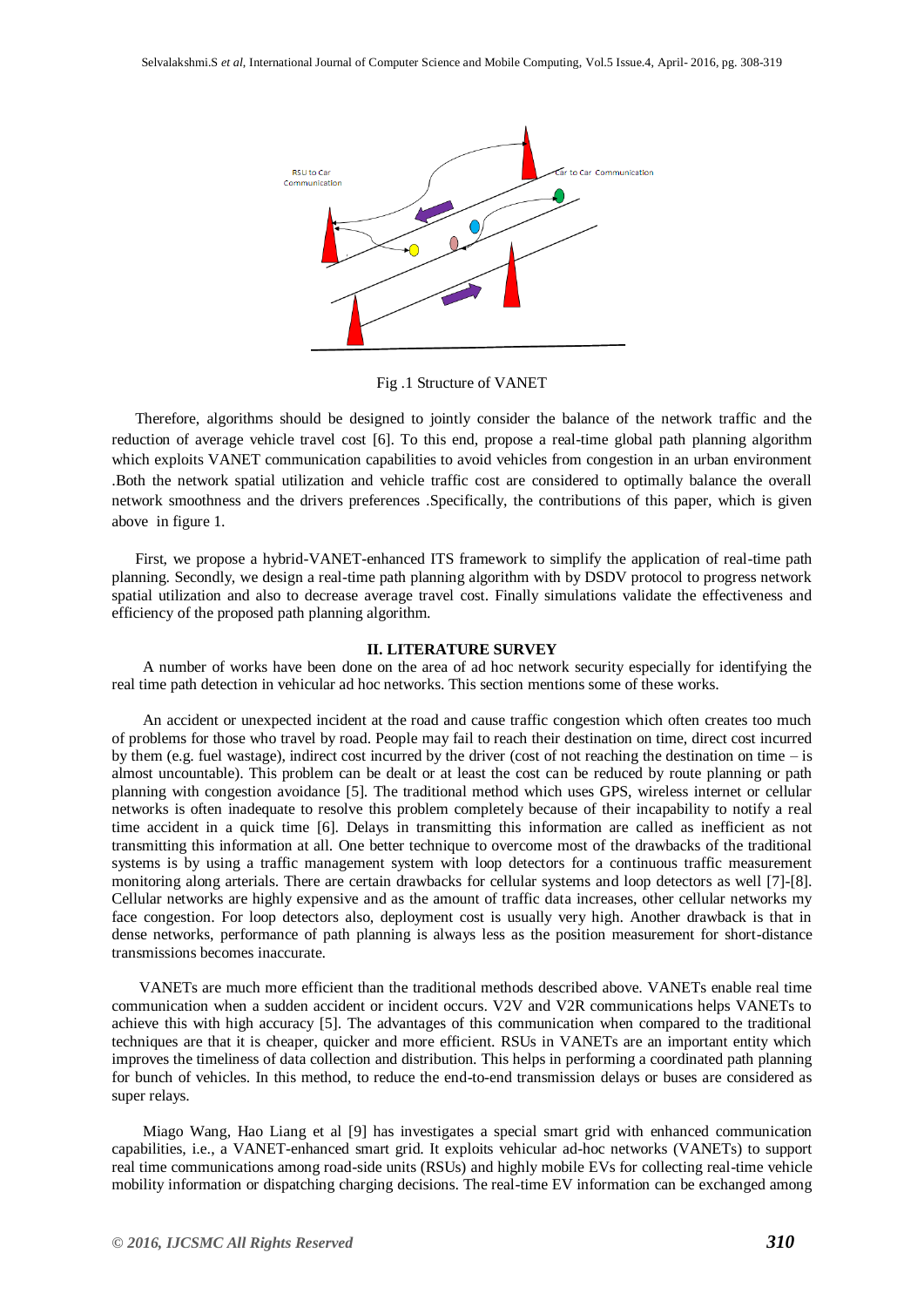the on board units (OBUs) installed in vehicles, through multi-hop V2V relaying, based on dedicated-shortrange-communication (DSRC) protocol , with a transmission range R. Besides, Global Position System (GPS) devices, which offer the service of shortest-path navigation, are also equipped in EVs and keep wired connection with the OBU.The globally optimal charging problem is formulated as a time-coupled MILP problem which is decoupled into a series of sub-MILPs through Lagrange duality. Each sub-MILP is further solved by the branch-and-cut based outer approximation algorithm.

 S.Nagaraj, N. Nalini [10] had discussed about how the RSU will calculate the density of the vehicles on the road. If the density exceeds then broadcast the density message to the vehicles i.e. OBU, then vehicles check for the alternative path. Suppose when the density exceeds the maximum limit and if there is no alternate path found, then send the density information to the signal i.e. Base station (BS).The base station makes the decision and informs the vehicles i.e. the OBU.

 The controlling of the vehicular traffic in road scenarios is the crucial problem. The main goal of VANETs is achieved by providing safety and comfort for passengers. Here they mainly discussed how the alternate path will be selected by the vehicles when congestion occurs. The proposed system reduces the congestion of vehicles thereby improving the effective travelling time. Hence, it can be concluded that the alternate path selection based on the density value holds a good potential for improving the traffic conditions at the intersection.

 R.VijayaKarthika, P.R.Gomathi [11] says, Vehicular ad hoc networks (VANETs) enable vehicles to communicate with each other but require efficient and robust routing protocols for their success. In this proposed system, we exploit the infrastructure of Road Side units (RSUs) to efficiently and reliably route packets in VANETs. This system operates by using vehicles to carry and forward messages from a source vehicle to carry and forward messages from a source vehicle to a nearby RSU and, if needed, route these messages through the RSU network and, finally send them from an RSU to the destination vehicle. In that proposed system is mostly critical for users who are far apart and want to communicate using their vehicles' on board units. It accounts for both access patterns in our placement strategy and formulate this placement problem via an integer linear programming model such that the aggregate throughput in the network can be maximized.

 Jing Zhao, Guohong Cao [12] says, Multi-hop data delivery through vehicular ad hoc networks is complicated by the fact that vehicular networks are highly mobile and frequently disconnected. To address this issue, we adopt the idea of carry and forward, where a moving vehicle carries the packet until a new vehicle moves into its vicinity and forwards the packet. Different from existing carry and forward solutions, we make use of the predicable vehicle mobility, which is limited by the traffic pattern and the road layout. Based on the existing traffic pattern, a vehicle can find the next road to forward the packet to reduce the delay. We propose several vehicle-assisted data delivery (VADD) protocols to forward the packet to the best road with the lowest data delivery delay.

 Tom Schouwenaars, Bart De Moor [13] says, A new approach to fuel-optimal path planning of multiple vehicles using a combination of linear and integer programming. The basic problem formulation is to have the vehicles move from an initial dynamic state to a final state without colliding with each other, while at the same time avoiding other stationary and moving obstacles. It is shown that this problem can be rewritten as a linear program with mixed integer/linear constraints that account for the collision avoidance. A key benefit of this approach is that the path optimization can be readily solved using the CPLEX optimization software with an AMPL/Mat lab interface.

 Zhi Li, Yanmin Zhu, et.al [14] says, Traffic sensing is crucial to a number of tasks such as traffic management and city road network engineering. We build a traffic sensing system with probe vehicles for metropolitan scale traffic sensing. Each probe vehicle senses its instant speed and position periodically and sensory data of probe vehicles can be aggregated for traffic sensing. However, there is a critical issue that the sensory data contain spatiotemporal vacancies with no reports. This is a result of the naturally uneven distribution of probe vehicles in both spatial and temporal dimensions since they move at their own wills.

 A lot of studies are still being conducted based on VANET, although VANETs consider multi-vehicle path planning; few of its disadvantages are that it does not consider average total cost or the driver's preference. To overcome these challenges, we propose a global path planning algorithm to avoid traffic congestion in urban area. The new system ensures full utilization of network resources and the average total cost of the vehicles are considerably reduced.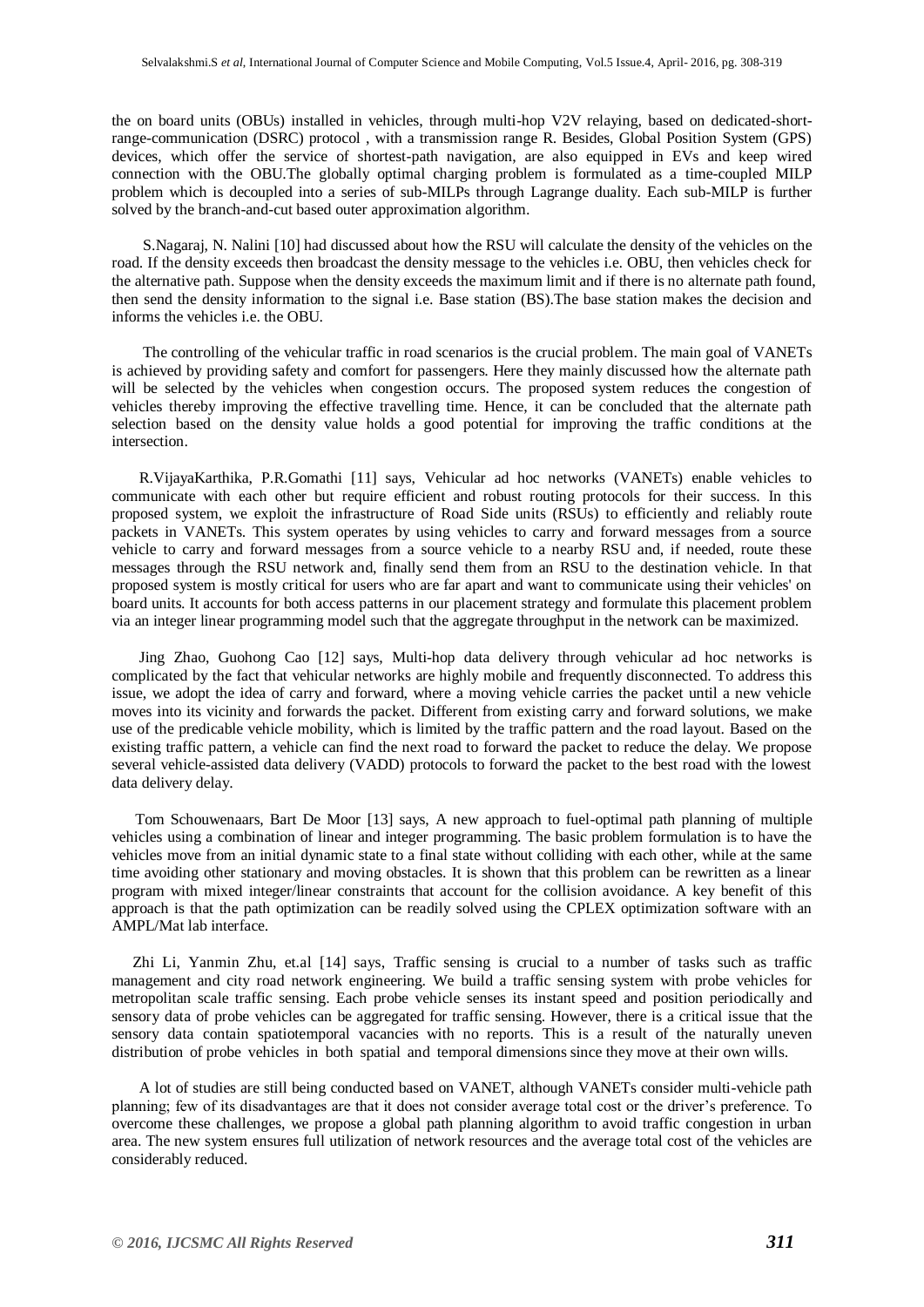## **III. EXISTING SYSTEM**

 In Real-time monitoring and control on signalized arterials, a traffic management system with loop detectors for continuous traffic measurement and monitoring along arterials is introduced. However, inevitable drawbacks cast a shadow on the application of cellular systems and loop detectors. For cellular systems, as they are not dedicated for traffic data collection, the collection services can be highly costly, and the high volume of traffic data may also cause congestion for other cellular services. For the loop detectors, the deployment expense can also be very high. Moreover, the inaccuracy of position measurement becomes a problem for short-distance transmissions particularly in dense networks, which will degrade the performance [15].



Fig .2 Existing System Architecture

 The figure 2 is the architecture of Existing System Traffic Information collection via RSUs e.g. (cameras or flow meters) and Real time vehicle information and warning message collected via hybrid ITS have vehicle traffic server to give real time path for vehicle via hybrid ITS.

#### **Issues in Existing System**

- Cannot make quick response to an emergency or congestion due to a sudden accident
- Not dedicated for traffic data collection
- The collection services can be highly costly

## **IV. PROPOSED SYSTEM**

 In the proposed system, a globally optimal path-planning algorithm is proposed for vehicles to avoid traffic congestion (including those caused by accidents) in a suburban scenario. With the real-time traffic information collection and decision delivery enabled by a hybrid-VANET-enhanced network, the road network resources are fully utilized, and the average travel cost of vehicles is significantly reduced. In addition, the impacts of VANETs on the path-planning algorithm are further discussed. First, to facilitate the application of real-time path planning, we propose a hybrid-VANET-enhanced ITS framework, exploiting both the VANETs and the public transportation system. Second, we design a real-time global path-planning algorithm with using DSDV protocol to not only improve network spatial utilization but also reduce average vehicle travel cost per trip. A low complexity algorithm is developed based on Lyapunov optimization to make real-time path planning decisions.

DSDV is a proactive protocol that maintains route to all the destinations before requirement of the route. Each node maintains a routing table which contains next hop, cost metric towards each destination and a sequence number that is created by the destination itself. This table is exchanged by each node to update route information. A node transmits routing table periodically or when significant new information is available about some route. Whenever a node wants to send packet, it uses the routing table stored locally. For each destination, a node knows which of its neighbour leads to the shortest path to the destination. DSDV is an efficient protocol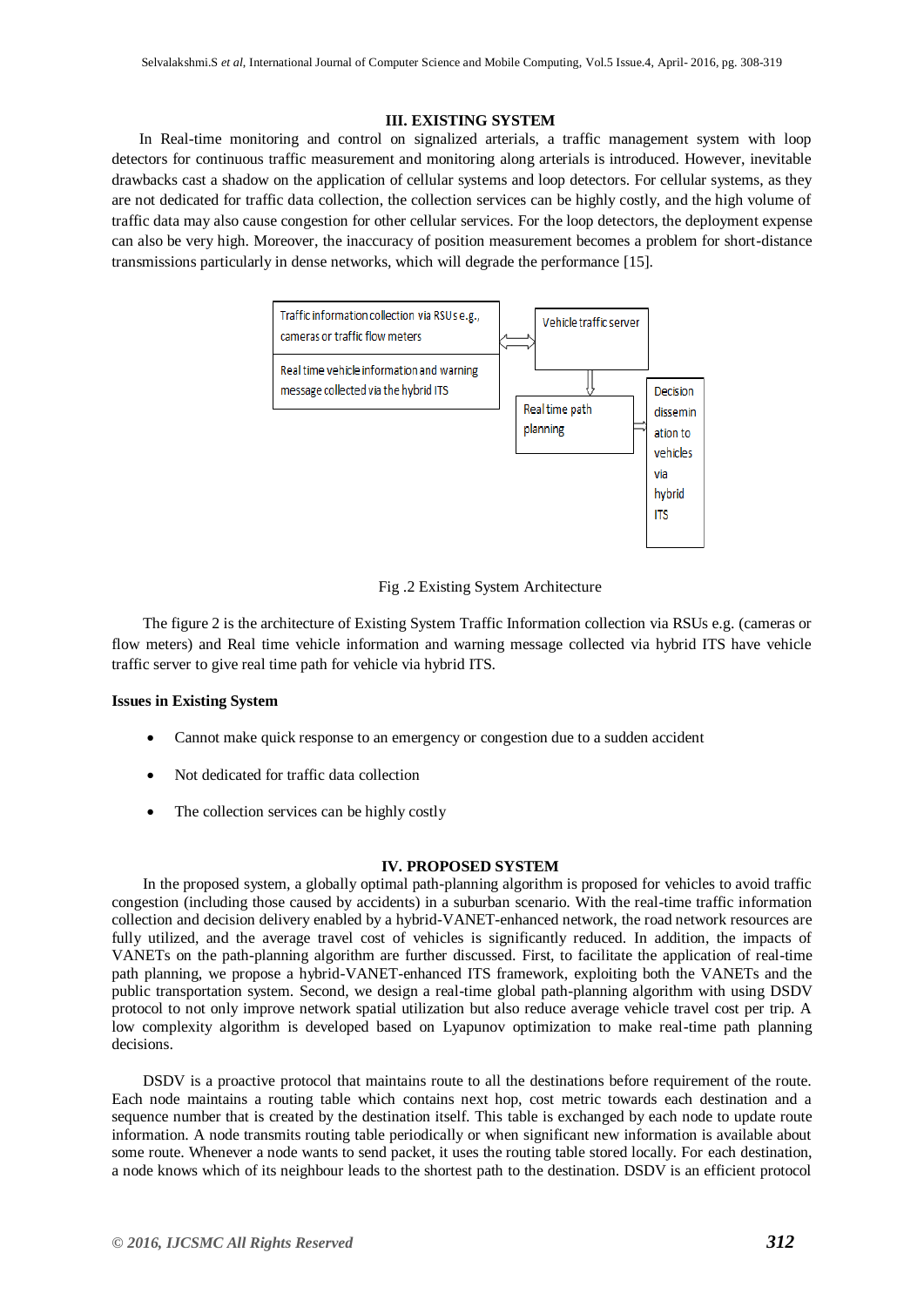for route discovery process. Hence, latency for route discovery is very low. DSDV also guarantees loop-free paths.

#### *A. ARCHITECTURE OF HYBRID-VANET ENHANCED TRANSPORTATION SYSTEM*

 The architecture of the considered hybrid-VANET enhanced transportation system, consisting of vehicles, RSUs, cellular base stations (BSs) and a vehicle-traffic server [1]. Figure 2 shows the architecture of the VANET system.



Fig .3 Hybrid VANET-enhanced network architecture

#### *B. TYPES OF COMMUNICATIONS*

 Vehicles are equipped with on-board units (OBUs) that enable multi-hop V2V communications. That will helps to delivering periodic vehicle information (like location, density etc.). When vehicles generate alert about accident related congestion, this information will pass not only among vehicles but also with the nearest RSU through V2R communication. The taxis and buses will give priority for directly upload the warning message to nearest cellular BS and the BS will pass this information to vehicle-traffic server.

#### *C. ROAD SIDE UNITS (RSUS)*

 RSUs are deployed along the roads for obtaining vehicle traffic statistical information. One RSU can communicate with nearby RSU through wireline communication. If RSUs are placed at intersections then traffic information are detected by cameras or flow meter connected to RSUs directly. Else traffic flow can be detected by nearest RSUs based on the collected information from the VANETs. An RSU can share its own collected information with other RSUs and vehicle-traffic server. When an accident occurs, the vehicle-traffic server using all the collected information for finding global optimal path. Figure 3 shows the path planning structure of enhanced ITS.

#### **Traffic Flow Model**

 Each vehicle is expected to follow a planned path from its starting point towards its destination. In the proposed system the driver can select his preferred path from a list of paths that connect source and destination. The driver will follow the same path until he receives any accident/congestion notification. When an accident/congestion occurs the vehicle-traffic server will take the responsibility for finding an alternate path by running path planning algorithm.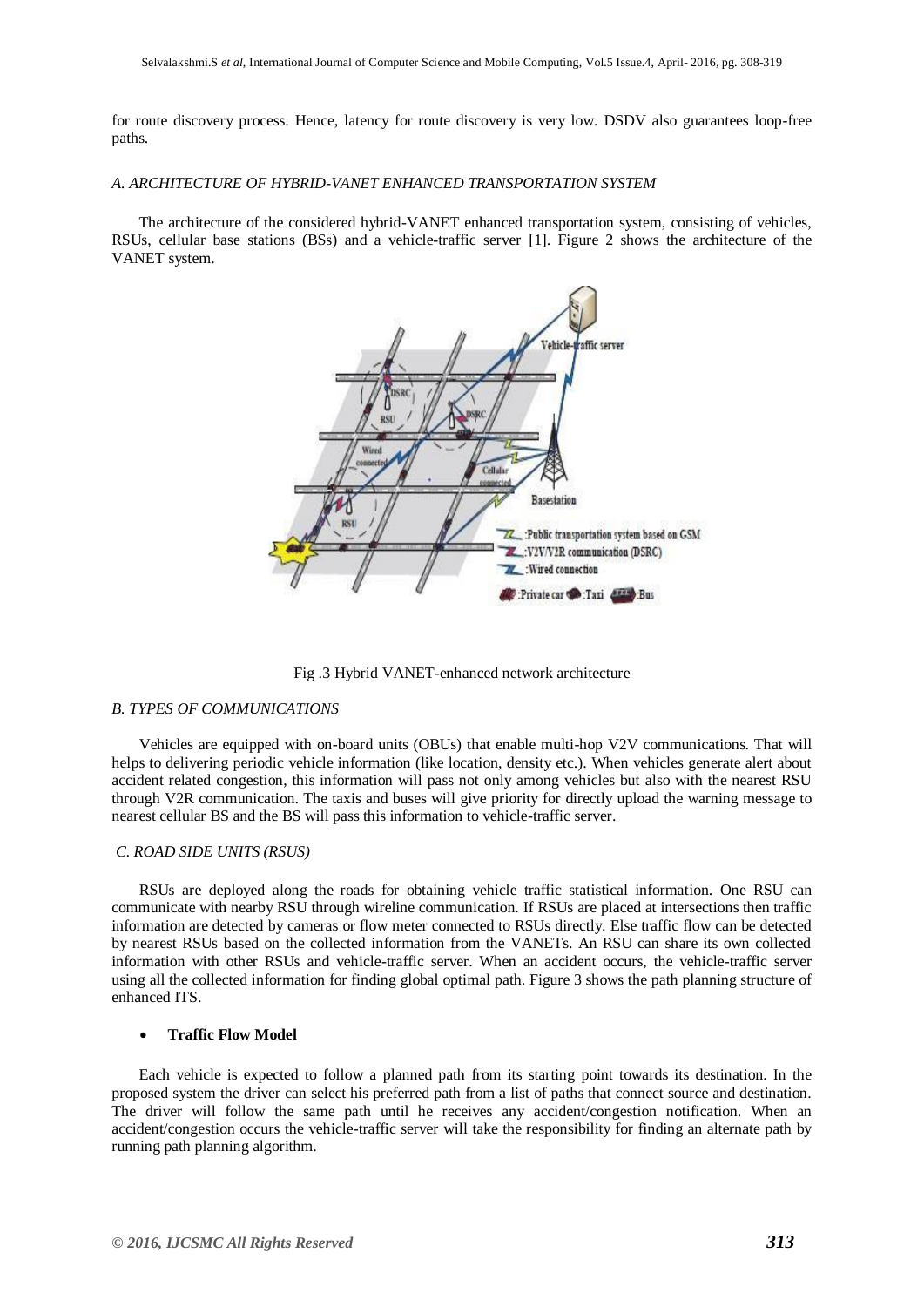## **Path Planning algorithm Design**

 For designing path planning algorithm comprises of main functions such GET ROUTE and SEND ALERT. GET ROUTE function find out all path from source to destination once the driver sets the source and destination. From this list driver can select a route for his journey. So it will keep driver's preferences. When any of the vehicles in the road come across with an accident/ incident/congestion, an alert will be sent to RSUs by using SEND ALERT.

 Because of rapid growth of the car ownership, traffic congestion problems have become a very crucial problem, causing great inconvenience in people's daily life and to their work and also bring environmental pollution, waste of energy, and traffic jams. This greatly affects the improvement of people's living standard as well as the social and economic development. Path planning for the urban traffic can solve the problems of road congestion, travel inconvenience to a certain extent.

## *4.1 ADVANTAGE OF PROPOSED SYSTEM*

- Average vehicle travel cost
- Reduce the delay
- Make a quick response
- Minimum energy consumption

## *4.2 SYSTEM MODULES*

The proposed system contains three modules.

- 1. Creation of nodes
- 2. Communication from RSU to nodes
- 3. Best path selection

#### *4.2.1 CREATION OF NODES*

 An undirected graph G (V, E) where the set of vertices V represent the mobile nodes in the network and E represents set of edges in the graph which represents the physical or logical links between the mobile nodes. Sensor nodes are placed at a same level. Two nodes that can communicate directly with each other are connected by an edge in the graph shows in fig 4.

Let N denote a network of m mobile nodes,  $N_1, N_2, \dots, N_m$  and let D denote a collection of n data items  $D_1, D_2, \ldots, D_n$  distributed in the network. For each pair of mobile nodes  $N_i$  and  $N_j$ , let  $t_{ij}$  denote the delay of transmitting a data item of unit-size between these two nodes. The nodes are created from 0 to 34 in the specified location and the source and destination nodes are marked are shown in figure 4. To provide hello signal signal with respective to acknowledgment and design infrastructure for deploying vehicles and RSU units. To create the node for communication in simulation, where starting node colour will be black. To communicate with each node first we need to send the hello message for all nodes. Then the node colour is changes to blue when the information is successfully send to all the node. Then the node to be adding green colour.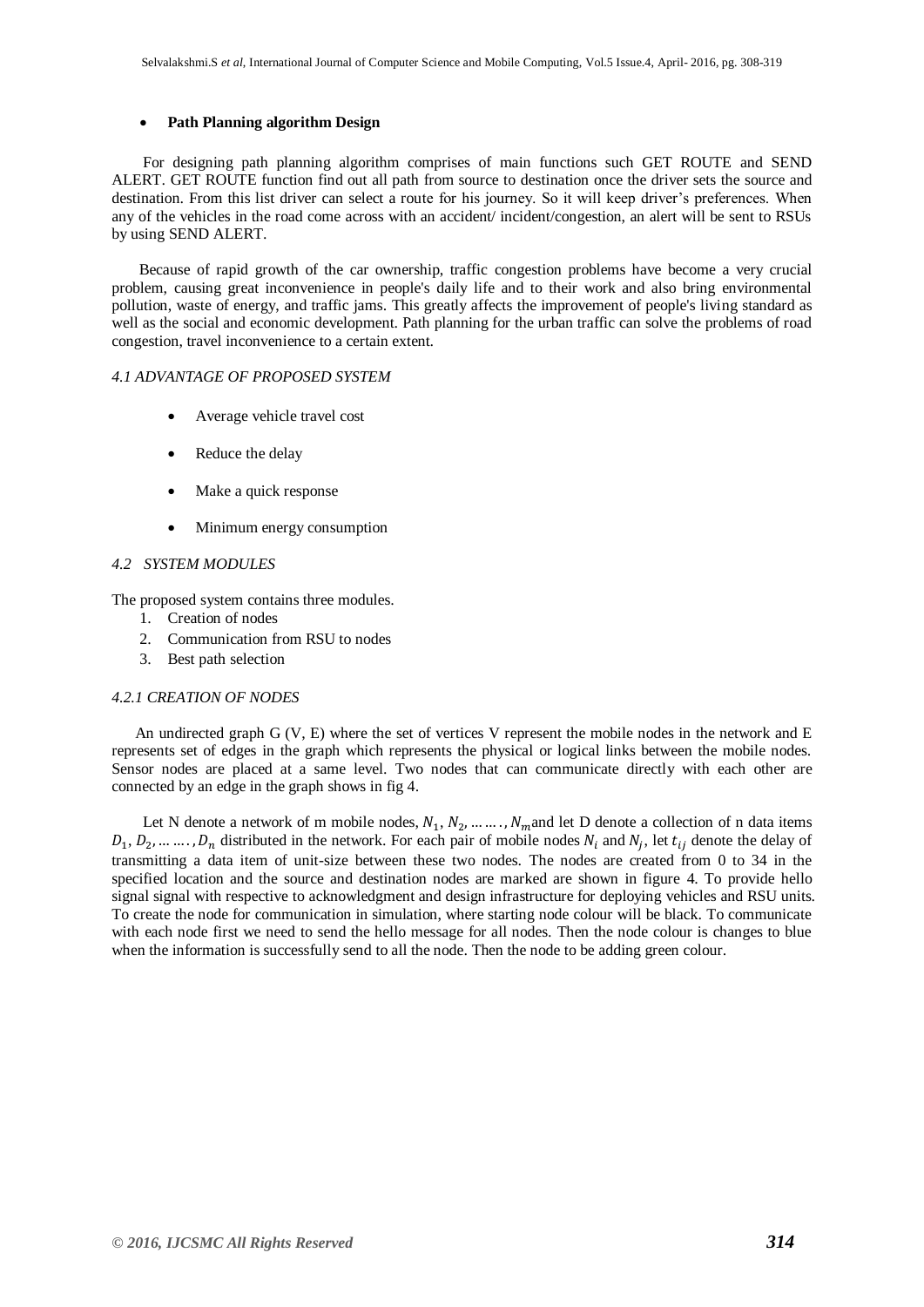

Fig .4 Creation of Nodes

#### *4.2.2 COMMUNICATION FROM RSU TO NODES*

 Each vehicle inter-changes hello messages (HM) with its neighbours and this way it knows the amount of vehicles on its transmission range. Then, the vehicle sends a hello messages with the number of neighbours to the nearest RSU. For example, C1 counts with three neighbours (C2, C3, and C4). Notice that although C7 is inside its range they cannot establish any communication because of the buildings that represent obstacles. The car C5 does not see any neighbour around so it sends a SM to the nearest RSU with a zero on it. The messages sent by each vehicle to an RSU include the type of message (a new message called Statistic Message, SM), the identification of the vehicle sending the message, the current value of the number of neighbours in bits coverage range at that moment, the moment in which the message was sent and the IP address of the RSU destination. This message is sent by the vehicles each 2 sec. It is represented in the fig .5 This way, a car  $(v=40 \text{ km/h})$  sends 5 messages while it crosses a 100 m. street. The RSU will update the traffic statistics upon the reception of each new message.



Fig.5 Hello messages to RSU units

#### *4.2.3 BEST PATH SELECTION*

 Once the source and the destination is chosen list of available paths would be shown. Desired path can be chosen from this list for each vehicle. While moving along the road, system simulates the alert sent by a vehicle to RSU when it comes across any accident/congestion. System also simulates RSUs redirecting the other vehicle through alternate paths thus avoiding congestion.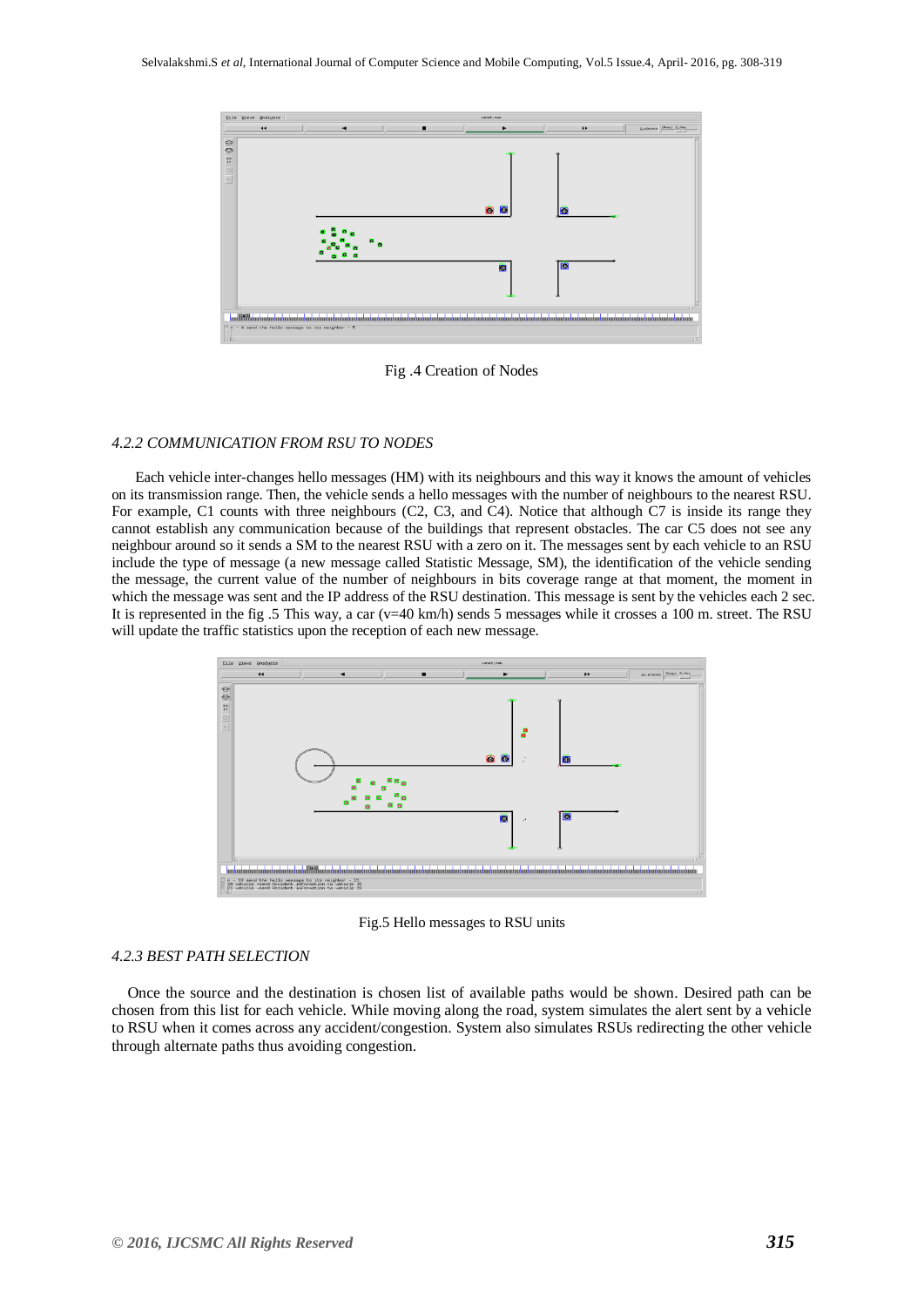

Fig .6 Best Path Selections

## **V. PERFORMANCE ANALYSIS**

 The NS2 tool is used to study the performance of our path planning based on hybrid VANET enhanced transportation system. We employ the IEEE 802.11 [17] MAC with a channel data rate of 11 Mb/s. We comparative the normal existing architecture with proposed architecture in order to prove that proposed simulation results are better in energy consumption as well as provide best path for source to destination.

## *5.1 PERFORMANCE METRICS*

The metrics used to evaluate performance of proposed approach:

**a) Throughput:** It is defined as the total number of packets received by the destination node and total number of packets originated by source node with respectively time period.

**b) Delay:** This is defined as the average time taken for a packet to be transmitted from the source to the destination.

**c) Average energy consumption**: It is defined as the average energy required to send the packet and to receive the packet.

**d) Packet Delivery Ratio (PDR):** It is defined as the total number of packets received by the destination node and total number of packets originated by source node

 A graph is plotted between time and packet size to study the delay in the proposed system and is shown in Fig. 7, Average energy consumption. Fig. 8, Throughput, Fig. 9, packet delivery ratio and in fig .10 , packet delay The result shows that path planning based on hybrid VANET performances is better than enhanced transportation system for the providing the best real path for source to destination.

| Parameter                  | Value         |
|----------------------------|---------------|
| <b>Application Traffic</b> | <b>10 CBR</b> |
| Transmission rate          | 4 packets/s   |
| Packet Size                | 512 bytes     |
| Channel data rate          | 11 Mbps       |
| Area                       | 700m*700m     |
| Simulation time            | 800           |

## *5.2 SIMULATION RESULTS*

 We used the performance metrics to validate the proposed algorithm with results obtained in this papers are shown in Figure 7-10.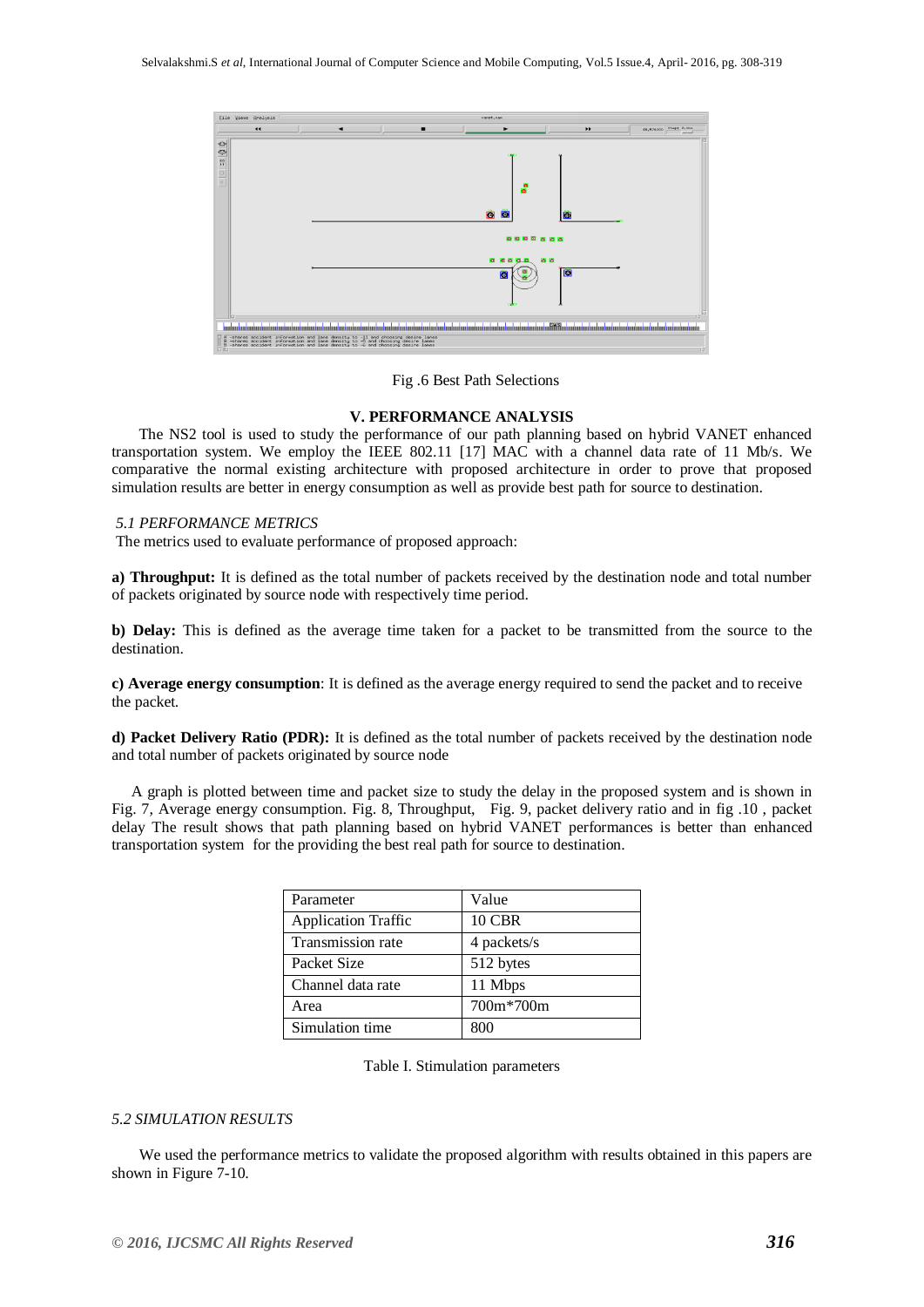

Fig .7 Average energy Consumption



Fig .8 Throughput



Fig .9 Packet delivery ratio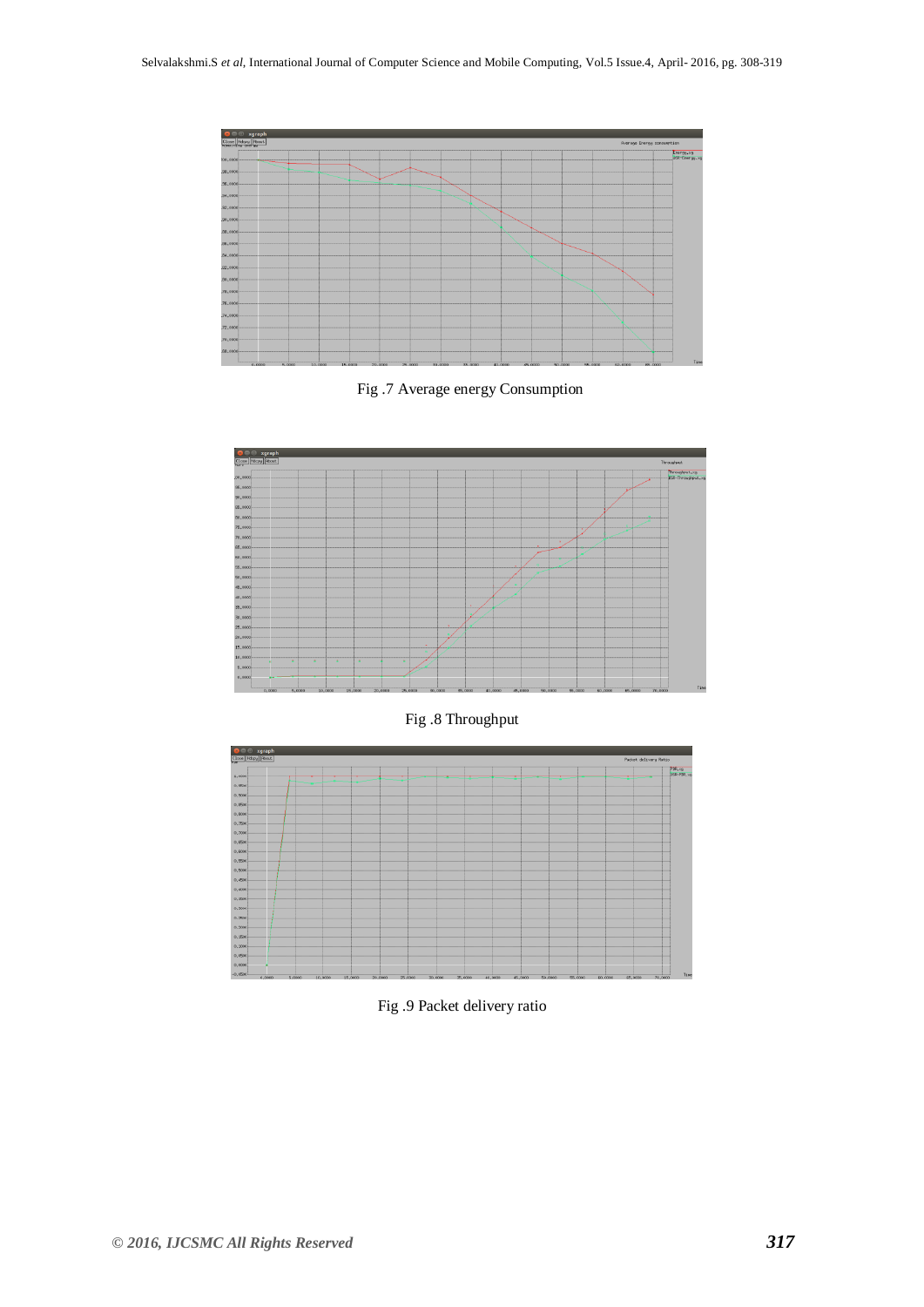

Fig .10 Packet Delay

Thus the proposed scheme is very significant and effective when comparing with existing methods.

#### **VI. CONCLUSION**

 In this paper, we propose hybrid-VANET-enhanced real-time path planning for vehicles to avoid congestion in an ITS by using DSDV protocol. The existing system contain a hybrid-VANET enhanced ITS framework with functionalities of real time traffic information collection, including both V2V and V2R communications in VANETs and cellular communications in public transportation system. Then, a globally optimal real-time path planning algorithm is designed to improve overall spatial utilization and reduce average vehicle travel cost. In the existing system provide the new path when there is any congestion in their route .The new route assigning vehicles according to emergency of vehicle(like Ambulance) .In addition the proposed system provide route based on vehicle type(i.e. four wheeler, two wheeler and so on). In future work, we are planning to provide the secure communication protocol for the V2I/I2V in VANET.

#### **ACKNOWLEDGEMENT**

I am thankful to Dr.N.SaravanaSelvam Head Of The Department for his guidance, support and supervision. And also for providing the information and ready to help any time in completion of this paper.

#### **REFERENCES**

[1] S.Nagaraj, N. Nalini, (October 2015) "Alternative Path Selection through Density Based Approach for Controlling the Traffic in VANETs", in proc ISSN. Vol. 4, Issue 10.

[2] Miago Wang, Hao Liang, et.al, (Jul 2014) "Mobility aware coordinated charging for electric vehicles in

VANET-enhanced smart grid," *IEEE J. Sel. Areas Commun.*, vol. 32, no. 7, pp. 1–17.

[3] Christina Diakaki, Vaya Dinopoulou and Yibing wang, (Dec 2003) "Review of road traffic control strategies," *Proc. IEEE*, vol. 91, no. 12, pp. 2043–2067.

[4]Zhi Li, Yanmin Zhu, and, et.al (Jun 2011) "Compressive sensing approach to urban traffic sensing," in *Proc. ICDCS*, Minneapolis, MN, USA, pp. 889–898.

[5] Poonam Sathe, Prajakta Deshmukh (May 2014) "GPS Based Route Navigation System with Real Time Traffic Information, Parking Allotment System and Work Reminder", in proc ISSN Vol.2, No.5.

[6] Tom Schouwenaars, Bart De Moor, (Sep 2001) "Mixed integer programming for multi-vehicle path planning," in *Proc. Eur. Control Conf.*, Porto, Portugal, pp. 2603–2608.

[7] Baik Hoh, Marco Gruteser, et.al, (Jun 2008) "Virtual trip lines for distributed privacy-preserving traffic monitoring," in *Proc. 6th Annu. Int. Conf. Mobile Syst., Appl. Serv.*, Breckenridge, CO, USA, pp. 15–28.

[8] Jing Zhao, Guohong Cao, (Apr 2006) "VADD: Vehicle-assisted data delivery in vehicular ad hoc networks," in *Proc. IEEE INFOCOM*, Barcelona, Spain, pp. 1–12.